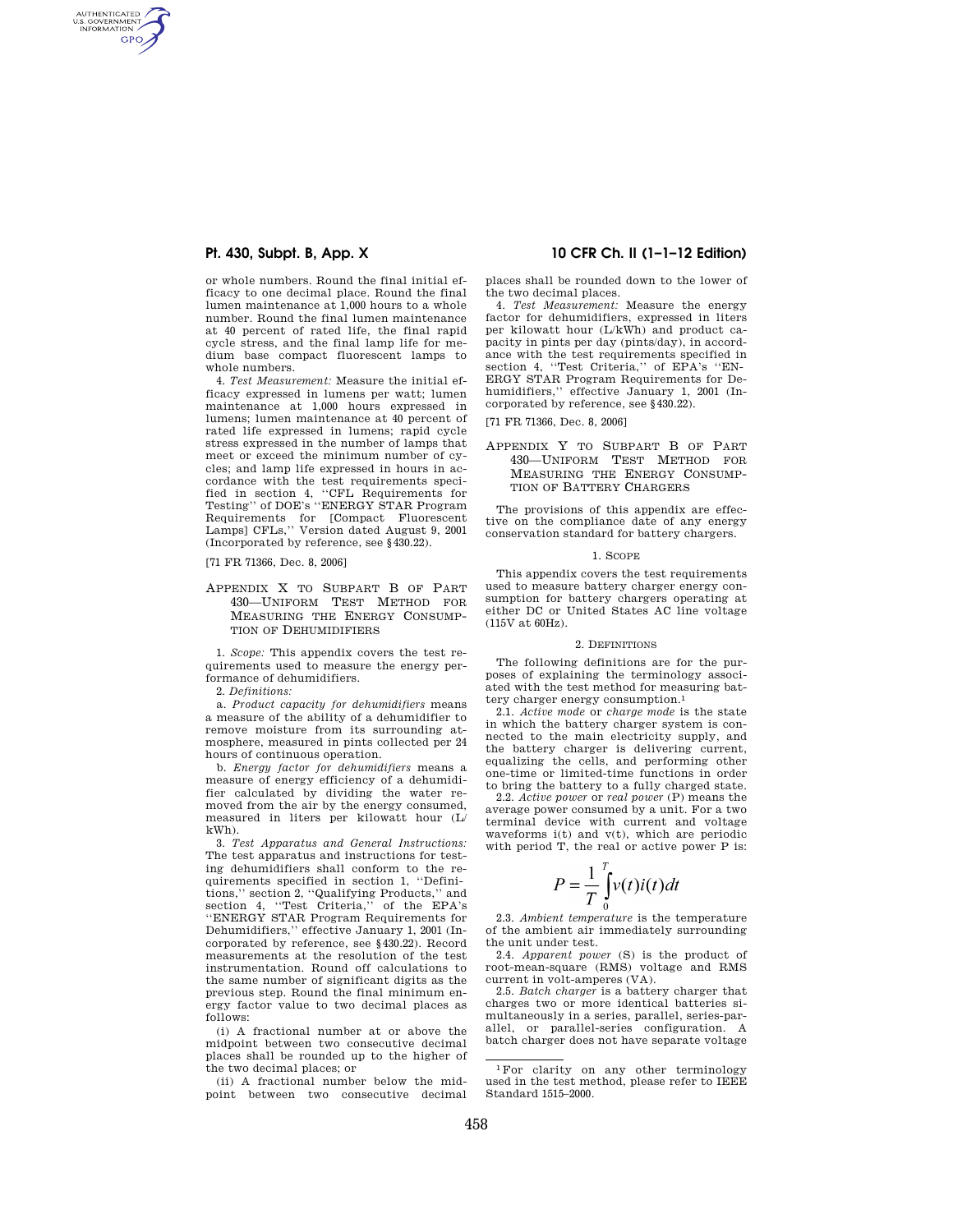or current regulation, nor does it have any separate indicators for each battery in the batch. When testing a batch charger, the term ''battery'' is understood to mean, collectively, all the batteries in the batch that are charged together. A charger can be both a batch charger and a multi-port charger or multi-voltage charger.

2.6. *Battery* or *battery pack* is an assembly of one or more rechargeable cells and any integral protective circuitry intended to provide electrical energy to a consumer product, and may be in one of the following forms: (a) Detachable battery (a battery that is contained in a separate enclosure from the consumer product and is intended to be removed or disconnected from the consumer product for recharging); or (b) integral battery (a battery that is contained within the consumer product and is not removed from the consumer product for charging purposes). The word ''intended'' in this context refers to the whether a battery has been designed in such a way as to permit its removal or disconnection from its associated consumer product.

2.7. *Battery energy* is the energy, in watthours, delivered by the battery under the specified discharge conditions in the test procedure.

2.8. *Battery maintenance mode* or *maintenance mode* is the mode of operation when the battery charger is connected to the main electricity supply and the battery is fully charged, but is still connected to the charger.

2.9. *Battery rest period* is a period of time between discharge and charge or between charge and discharge, during which the battery is resting in an open-circuit state in ambient air.

2.10. *C-rate* is the rate of charge or discharge, calculated by dividing the charge or discharge current by the rated charge capacity of the battery.

2.11. *Cradle* is an electrical interface between an integral battery product and the rest of the battery charger designed to hold the product between uses.

2.12. *Equalization* is a process whereby a battery is overcharged, beyond what would be considered ''normal'' charge return, so that cells can be balanced, electrolyte mixed, and plate sulfation removed.

2.13. *Instructions* or *manufacturer's instructions* means the documentation packaged with a product in printed or electronic form and any information about the product listed on a Web site maintained by the manufacturer and accessible by the general public at the time of the test. It also includes any information on the packaging or on the product itself. ''Instructions'' also includes any service manuals or data sheets that the manufacturer offers to independent service technicians, whether printed or in electronic form.

**Department of Energy Pt. 430, Subpt. B, App. Y** 

2.14. *Measured charge capacity* of a battery is the product of the discharge current in amperes and the time in decimal hours required to reach the specified end-of-discharge voltage.

2.15. *Manual on-off switch* is a switch activated by the user to control power reaching the battery charger. This term does not apply to any mechanical, optical, or electronic switches that automatically disconnect mains power from the battery charger when a battery is removed from a cradle or charging base, or for products with nondetachable batteries that control power to the product itself.

2.16. *Multi-port charger* means a battery charger that charges two or more batteries (which may be identical or different) simultaneously. The batteries are not connected in series or in parallel but with each port having separate voltage and/or current regulation. If the charger has status indicators, each port has its own indicator(s). A charger can be both a batch charger and a multi-port charger if it is capable of charging two or more batches of batteries simultaneously and each batch has separate regulation and/ or indicator(s).

2.17. *Multi-voltage charger* is a battery charger that, by design, can charge a variety of batteries (or batches of batteries, if also a batch charger) that are of different rated battery voltages. A multi-voltage charger can also be a multi-port charger if it can charge two or more batteries simultaneously with independent voltage and/or current regulation.

2.18. *Off mode* is the condition, applicable only to units with manual on-off switches, in which the battery charger:

(1) Is connected to the main electricity supply;

(2) Is not connected to the battery; and

(3) All manual on-off switches are turned off.

2.19. *Rated battery voltage* is specified by the manufacturer and typically printed on the label of the battery itself. If there are multiple batteries that are connected in series, the rated battery voltage of the batteries is the total voltage of the series configuration—that is, the rated voltage of each battery multiplied by the number of batteries connected in series. Connecting multiple batteries in parallel does not affect the rated battery voltage.

2.20. *Rated charge capacity* is the capacity claimed by a manufacturer, on a label or in instructions, the battery can store under specified test conditions, usually given in ampere-hours (Ah) or milliampere-hours (mAh) and typically printed on the label of the battery itself. If there are multiple batteries that are connected in parallel, the rated charge capacity of the batteries is the total charge capacity of the parallel configuration, that is, the rated charge capacity of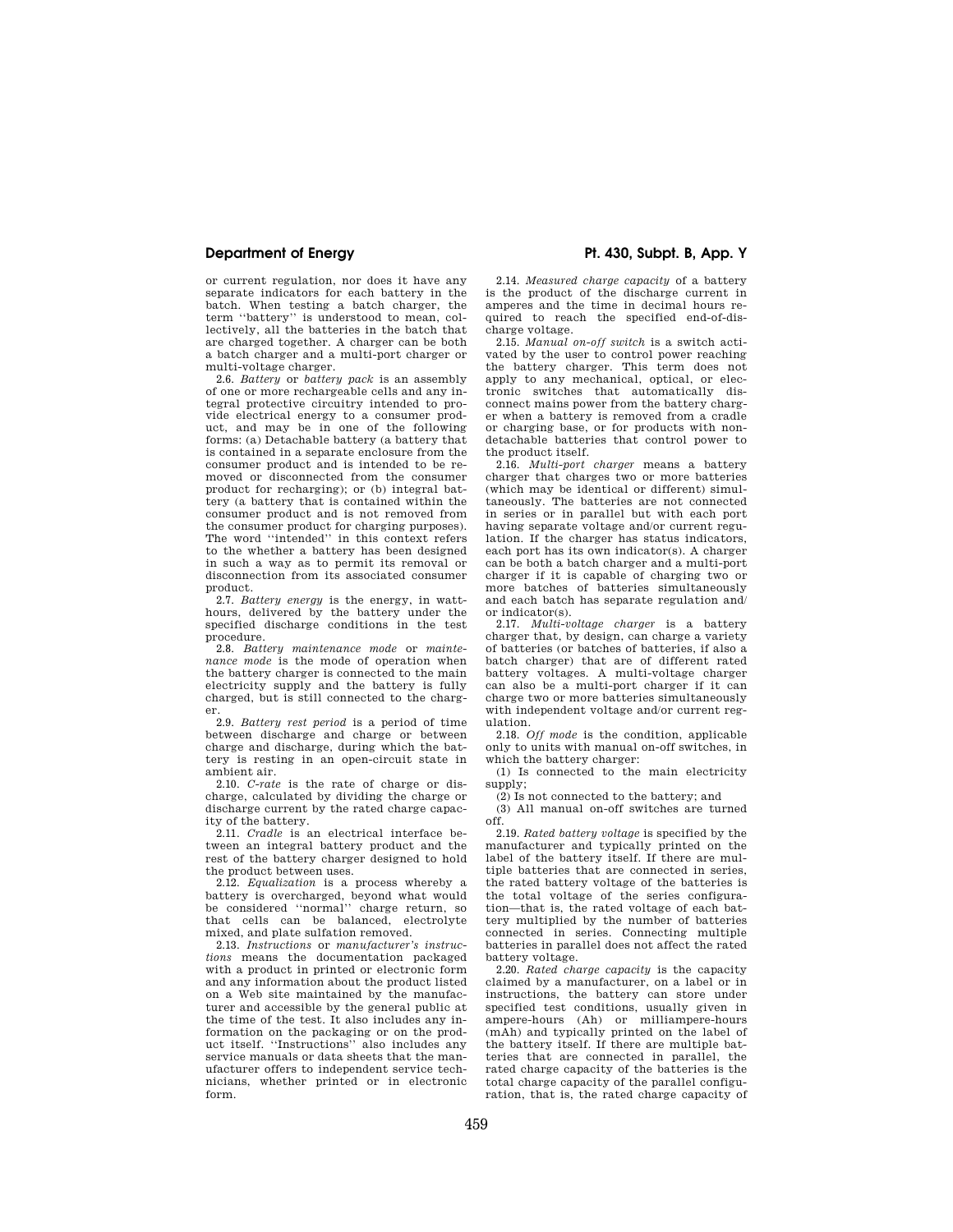each battery multiplied by the number of batteries connected in parallel. Connecting multiple batteries in series does not affect the rated charge capacity.

2.21. *Rated energy capacity* means the product (in watt-hours) of the rated battery voltage and the rated charge capacity.

2.22. *Standby mode* or *no-battery mode* means the condition in which:

(1) The battery charger is connected to the main electricity supply;

(2) The battery is not connected to the charger; and

(3) For battery chargers with manual onoff switches, all such switches are turned on. 2.23. *Total harmonic distortion* (THD), ex-

pressed as a percent, is the root mean square (RMS) value of an AC signal after the fundamental component is removed and interharmonic components are ignored, divided by the RMS value of the fundamental component.

2.24. *Unit under test* (UUT) in this appendix refers to the combination of the battery charger and battery being tested.

#### 3. STANDARD TEST CONDITIONS

#### *3.1. General*

The values that may be measured or calculated during the conduct of this test procedure have been summarized for easy reference in Table 3.1.

#### TABLE 3.1— LIST OF MEASURED OR CALCULATED VALUES

| Name of measured or calculated<br>value                                                                                         | Reference                    | Value |
|---------------------------------------------------------------------------------------------------------------------------------|------------------------------|-------|
| 1. Duration of the charge and main-<br>tenance mode test<br>2. Battery Discharge Energy<br>3. Initial time and power (W) of the | Section 5.2<br>Section 4.6   |       |
| input current of connected battery<br>4. Active and Maintenance Mode                                                            | Section 5.8                  |       |
| Energy Consumption<br>5. Maintenance Mode Power                                                                                 | Section 5.8<br>Section 5.9   |       |
|                                                                                                                                 |                              |       |
| 6. 24 Hour Energy Consumption<br>7. Standby Mode Power                                                                          | Section 5.10<br>Section 5.11 |       |
| 8. Off Mode Power                                                                                                               | Section 5.12                 |       |

#### *3.2. Verifying Accuracy and Precision of Measuring Equipment*

a. Measurements of active power of 0.5 W or greater shall be made with an uncertainty of  $\leq 2$  percent at the 95 percent confidence level. Measurements of active power of less than 0.5 W shall be made with an uncertainty of ≤ 0.01 W at the 95 percent confidence level. The power measurement instrument shall, as applicable, have a resolution of:

 $(1)$  0.01 W or better for measurements up to 10 W;

(2) 0.1 W or better for measurements of 10 to 100 W; or

(3) 1 W or better for measurements over 100 W.

# **Pt. 430, Subpt. B, App. Y 10 CFR Ch. II (1–1–12 Edition)**

b. Measurements of energy (Wh) shall be made with an uncertainty of  $\leq 2$  percent at the 95 percent confidence level. Measurements of voltage and current shall be made with an uncertainty of  $\leq 1$  percent at the  $95$ percent confidence level. Measurements of temperature shall be made with an uncertainty of  $\leq 2$  °C at the 95 percent confidence level.

c. All equipment used to conduct the tests must be selected and calibrated to ensure that measurements will meet the above uncertainty requirements. For suggestions on measuring low power levels, see IEC 62301, (Reference for guidance only, see §430.4) especially Section 5.3.2 and Annexes B and D.

#### *3.3. Setting Up the Test Room*

All tests, battery conditioning, and battery rest periods shall be carried out in a room with an air speed immediately surrounding the UUT of  $\leq 0.5$  m/s. The ambient temperature shall be maintained at 20  $^{\circ}\textrm{C}\pm5$ °C throughout the test. There shall be no intentional cooling of the UUT such as by use of separately powered fans, air conditioners, or heat sinks. The UUT shall be conditioned, rested, and tested on a thermally non-conductive surface. When not undergoing active testing, batteries shall be stored at 20  $°C \pm 5$ °C.

## *3.4. Verifying the UUT's Input Voltage and Input Frequency*

a. If the UUT is intended for operation on AC line-voltage input in the United States, it shall be tested at 115 V at 60 Hz. If the UUT is intended for operation on AC linevoltage input but cannot be operated at 115 V at 60 Hz, it shall not be tested.

b. If a charger is powered by a low-voltage DC or AC input, and the manufacturer packages the charger with a wall adapter, sells, or recommends an optional wall adapter capable of providing that low voltage input, then the charger shall be tested using that wall adapter and the input reference source shall be 115 V at 60 Hz. If the wall adapter cannot be operated with AC input voltage at 115 V at 60 Hz, the charger shall not be tested.

c. If the UUT is designed for operation only on DC input voltage and the provisions of paragraph 3.4 (b) above do not apply, it shall be tested with one of the following input voltages: 5.0 V DC for products drawing power from a computer USB port or the midpoint of the rated input voltage range for all other products. The input voltage shall be within  $\pm 1$  percent of the above specified voltage.

d. If the input voltage is AC, the input frequency shall be within  $+1$  percent of the specified frequency. The THD of the input voltage shall be  $\leq 2$  percent, up to and including the 13th harmonic. The crest factor of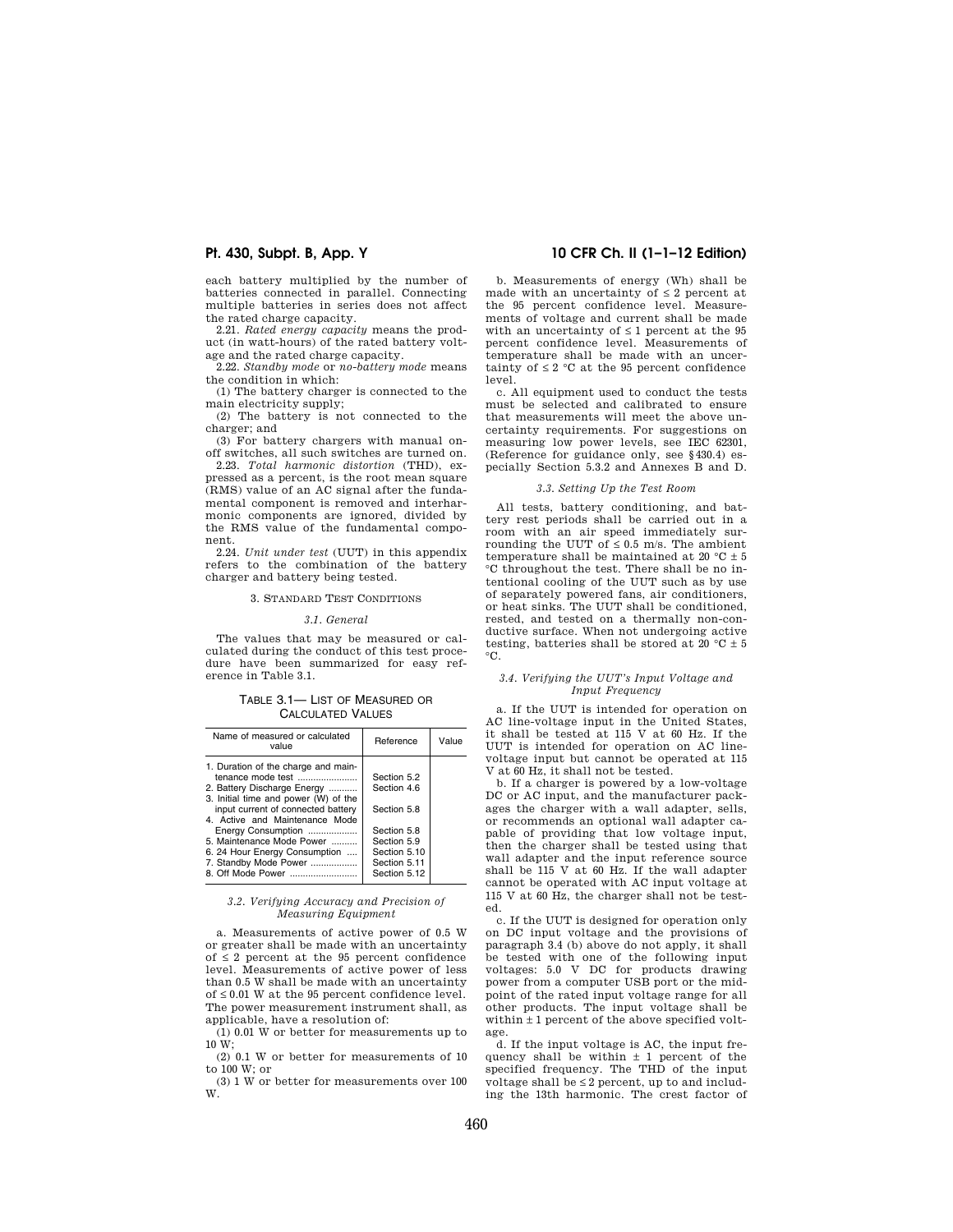the input voltage shall be between 1.34 and 1.49.

e. If the input voltage is DC, the AC ripple voltage (RMS) shall be:

 $(1) \leq 0.2$  V for DC voltages up to 10 V; or  $(2) \leq 2$  percent of the DC voltage for DC voltages over 10 V.

#### UNIT UNDER TEST SETUP REQUIREMENTS

#### *4.1. General Setup*

a. The battery charger system shall be prepared and set up in accordance with the manufacturer's instructions, except where those instructions conflict with the requirements of this test procedure. If no instructions are given, then factory or ''default'' settings shall be used, or where there are no indications of such settings, the UUT shall be tested in the condition as it would be supplied to an end user.

b. If the battery charger has user controls to select from two or more charge rates (such as regular or fast charge) or different charge currents, the test shall be conducted at the fastest charge rate that is recommended by the manufacturer for everyday use, or, failing any explicit recommendation, the factory-default charge rate. If the charger has user controls for selecting special charge cycles that are recommended only for occasional use to preserve battery health, such as equalization charge, removing memory, or battery conditioning, these modes are not required to be tested. The settings of the controls shall be listed in the report for each test.

## *4.2. Selection and Treatment of the Battery Charger*

The UUT, including the battery charger and its associated battery, shall be new products of the type and condition that would be sold to a customer. If the battery is lead-acid chemistry and the battery is to be stored for more than 24 hours between its initial acquisition and testing, the battery shall be charged before such storage.

*4.3. Selection of Batteries To Use for Testing* 

a. For chargers with integral batteries, the battery packaged with the charger shall be used for testing. For chargers with detachable batteries, the battery or batteries to be used for testing will vary depending on whether there are any batteries packaged with the battery charger.

(1) If batteries are packaged with the charger, batteries for testing shall be selected from the batteries packaged with the battery charger, according to the procedure in section 4.3.b.

(2) If no batteries are packaged with the charger, but the instructions specify or recommend batteries for use with the charger, batteries for testing shall be selected from those recommended or specified in the instructions, according to the procedure in section 4.3.b.

(3) If no batteries are packaged with the charger and the instructions do not specify or recommend batteries for use with the charger, batteries for testing shall be selected from any that are suitable for use with the charger, according to the procedure in section 4.3.b.

b. From the detachable batteries specified above, the technician shall use Table 4.1 to select the batteries to be used for testing depending on the type of charger being tested. Each row in the table represents a mutually exclusive charger type. The technician shall find the single applicable row for the UUT, and test according to those requirements.

c. A charger is considered as:

(1) Single-capacity if all associated batteries have the same rated charge capacity (see definition) and, if it is a batch charger, all configurations of the batteries have the same rated charge capacity.

(2) Multi-capacity if there are associated batteries or configurations of batteries that have different rated charge capacities.

d. The selected battery or batteries will be referred to as the ''test battery'' and will be used through the remainder of this test procedure.

TABLE 4.1—BATTERY SELECTION FOR TESTING

| Type of charger      |            |                    | Tests to perform   |                                                                                                                                                                                                                                                                         |  |  |
|----------------------|------------|--------------------|--------------------|-------------------------------------------------------------------------------------------------------------------------------------------------------------------------------------------------------------------------------------------------------------------------|--|--|
| Multi-voltage        | Multi-port | Multi-<br>capacity | Number<br>of tests | Battery selection (from all configurations of all associated batteries)                                                                                                                                                                                                 |  |  |
|                      |            |                    |                    | Any associated battery.                                                                                                                                                                                                                                                 |  |  |
|                      |            |                    |                    | Highest charge capacity battery.                                                                                                                                                                                                                                        |  |  |
| No  Yes  Yes or No 2 |            |                    |                    | Use only one port and use the minimum number of batteries with the<br>lowest rated charge capacity that the charger can charge.<br>Use all ports and use the maximum number of identical batteries of the<br>highest rated charge capacity the charger can accommodate. |  |  |
|                      |            |                    |                    | Lowest voltage battery.<br>Highest voltage battery.                                                                                                                                                                                                                     |  |  |

# **Department of Energy Pt. 430, Subpt. B, App. Y**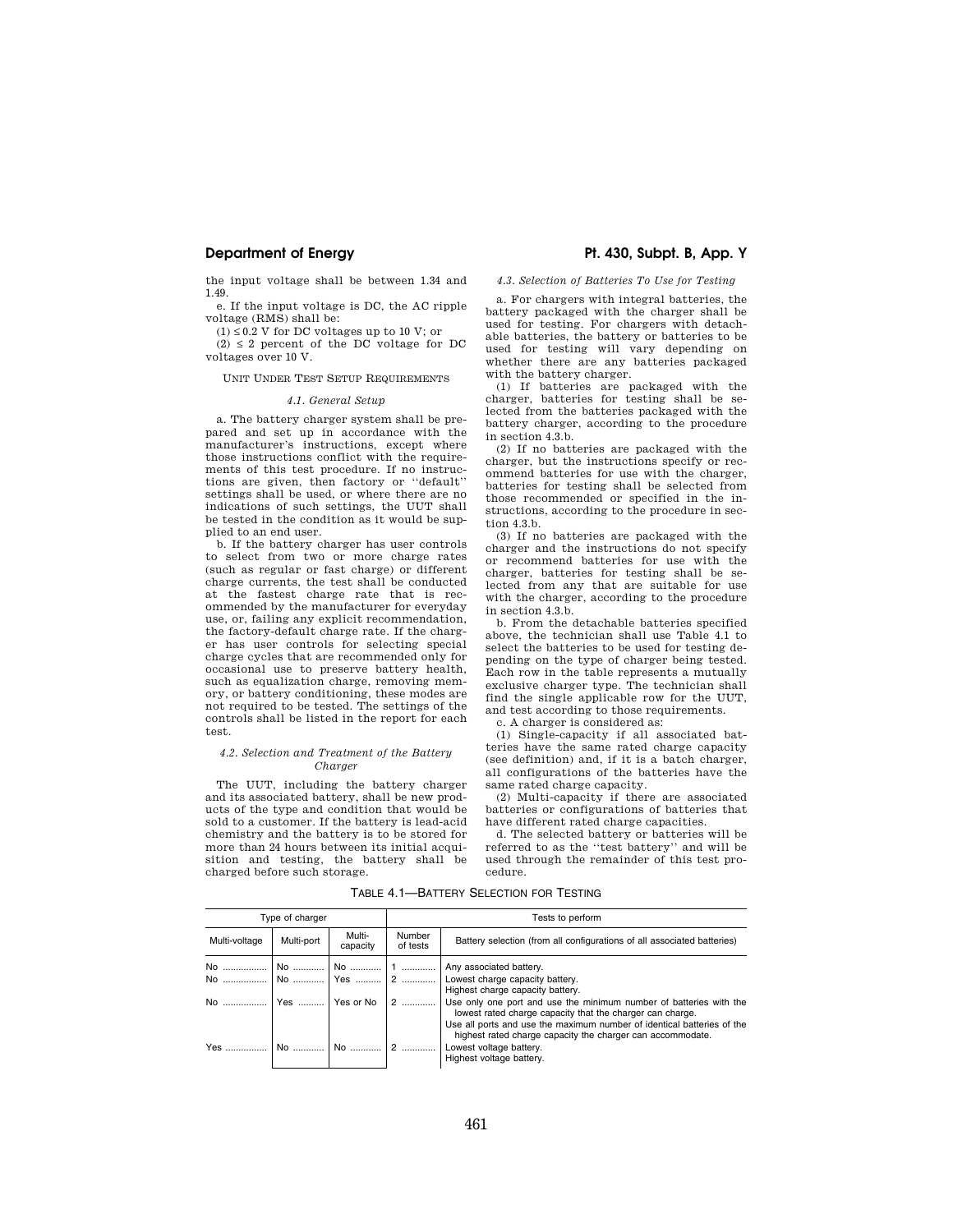# **Pt. 430, Subpt. B, App. Y 10 CFR Ch. II (1–1–12 Edition)**

| Type of charger              |            |                    | Tests to perform                                                                                                                                                                                                                                                                                                                                      |                                                                         |  |  |
|------------------------------|------------|--------------------|-------------------------------------------------------------------------------------------------------------------------------------------------------------------------------------------------------------------------------------------------------------------------------------------------------------------------------------------------------|-------------------------------------------------------------------------|--|--|
| Multi-voltage                | Multi-port | Multi-<br>capacity | Number<br>of tests                                                                                                                                                                                                                                                                                                                                    | Battery selection (from all configurations of all associated batteries) |  |  |
| Yes<br>Yes to either or both |            | . 3                | Of the batteries with the lowest voltage, use the one with the lowest<br>charge capacity. Use only one port.<br>Of the batteries with the highest voltage, use the one with the lowest<br>charge capacity. Use only one port.<br>Use all ports and use the battery or the configuration of batteries with<br>the highest total rated energy capacity. |                                                                         |  |  |

# TABLE 4.1—BATTERY SELECTION FOR TESTING—Continued

#### *4.4. Limiting Other Non-Battery-Charger Functions*

a. If the battery charger or product containing the battery charger does not have any additional functions unrelated to battery charging, this subsection may be skipped.

b. Any optional functions controlled by the user and not associated with the battery charging process (*e.g.,* the answering machine in a cordless telephone charging base) shall be switched off. If it is not possible to switch such functions off, they shall be set to their lowest power-consuming mode during the test.

c. If the battery charger takes any physically separate connectors or cables not required for battery charging but associated with its other functionality (such as phone lines, serial or USB connections, Ethernet, cable TV lines, *etc.*), these connectors or cables shall be left disconnected during the testing.

d. Any manual on-off switches specifically associated with the battery charging process shall be switched on for the duration of the charge, maintenance, and no-battery mode tests, and switched off for the off mode test.

#### *4.5. Accessing the Battery for the Test*

a. The technician may need to disassemble the end-use product or battery charger to gain access to the battery terminals for the Battery Discharge Energy Test in section 5.6. If the battery terminals are not clearly labeled, the technician shall use a voltmeter to identify the positive and negative terminals. These terminals will be the ones that give the largest voltage difference and are able to deliver significant current (0.2 C or 1/ hr) into a load.

b. All conductors used for contacting the battery must be cleaned and burnished prior to connecting in order to decrease voltage drops and achieve consistent results.

c. Manufacturer's instructions for disassembly shall be followed, except those instructions that:

(1) Lead to any permanent alteration of the battery charger circuitry or function;

(2) Could alter the energy consumption of the battery charger compared to that experienced by a user during typical use, *e.g.,* due to changes in the airflow through the enclosure of the UUT; or

(3) Conflict requirements of this test procedure.

d. Care shall be taken by the technician during disassembly to follow appropriate safety precautions. If the functionality of the device or its safety features is compromised, the product shall be discarded after testing.

e. Some products may include protective circuitry between the battery cells and the remainder of the device. If the manufacturer provides a description for accessing the connections at the output of the protective circuitry, these connections shall be used to discharge the battery and measure the discharge energy. The energy consumed by the protective circuitry during discharge shall not be measured or credited as battery energy.

f. If the technician, despite diligent effort and use of the manufacturer's instructions, encounters any of the following conditions noted immediately below, the Battery Discharge Energy and the Charging and Maintenance Mode Energy shall be reported as ''Not Applicable'':

(1) Inability to access the battery terminals;

(2) Access to the battery terminals destroys charger functionality; or

(3) Inability to draw current from the test battery.

## *4.6. Determining Charge Capacity for Batteries With No Rating*

If there is no rating for the battery charge capacity on the battery or in the instructions, then the technician shall determine a discharge current that meets the following requirements. The battery shall be fully charged and then discharged at this constant-current rate until it reaches the endof-discharge voltage specified in Table 5.2. The discharge time must be not less than 4.5 hours nor more than 5 hours. In addition, the discharge test (Section 5.6) (which may not be starting with a fully-charged battery) shall reach the end-of-discharge voltage within 5 hours. The same discharge current shall be used for both the preparations step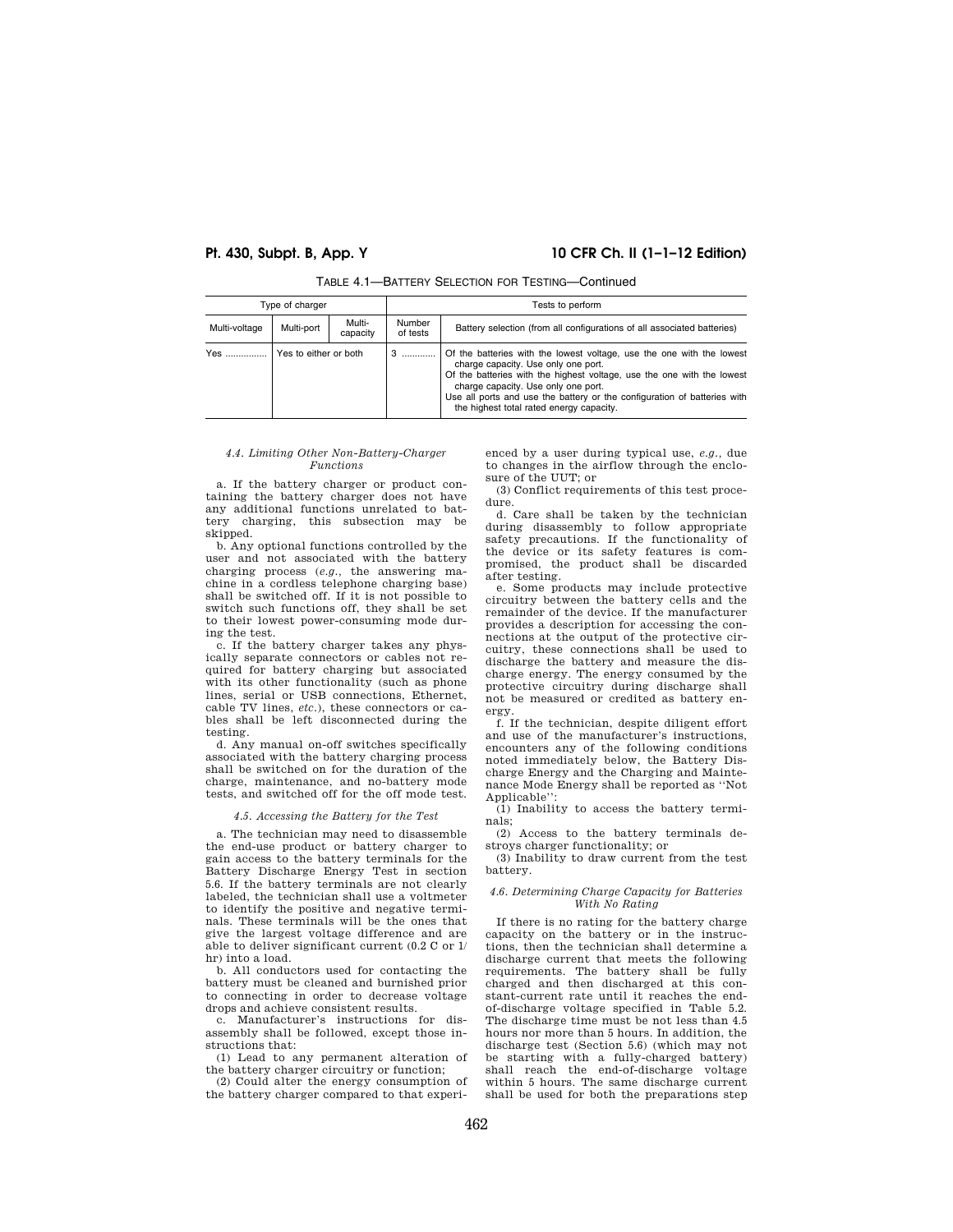(Section 5.4) and the discharge test (Section 5.6). The test report shall include the discharge current used and the resulting discharge times for both a fully-charged battery and for the discharge test.

For this section, the battery is considered as ''fully charged'' when either (a) it has been charged by the UUT until an indicator on the UUT shows that the charge is complete, or (b) it has been charged by a battery analyzer at a current not greater than the discharge current until the battery analyzer indicates that the battery is fully charged.

When there is no capacity rating, a suitable discharge current must generally be de-

## **Department of Energy Pt. 430, Subpt. B, App. Y**

termined by trial and error. Since the conditioning step does not require constant-current discharges, the trials themselves may also be counted as part of battery conditioning.

## 5. TEST MEASUREMENT

The test sequence to measure the battery charger energy consumption is summarized in Table 5.1, and explained in detail below. Measurements shall be made under test conditions and with the equipment specified in Sections 3 and 4.

TABLE 5.1—TEST SEQUENCE

|      |                                                                          | Data<br>taken? | Equipment needed |         |                                                        |                   |                                                                       |
|------|--------------------------------------------------------------------------|----------------|------------------|---------|--------------------------------------------------------|-------------------|-----------------------------------------------------------------------|
| Step | Description                                                              |                | Test<br>battery  | Charger | Battery<br>analyzer or<br>constant-<br>current<br>load | AC power<br>meter | Thermometer<br>(for flooded<br>lead-acid<br>battery<br>chargers only) |
| 1    | Record general data on UUT; Section 5.1                                  | Yes            | X                | X       |                                                        |                   |                                                                       |
| 2    | Determine test duration: Section 5.2                                     | No             |                  |         |                                                        |                   |                                                                       |
| $3$  |                                                                          | No             | x                | x       | x                                                      |                   |                                                                       |
| 4    | Prepare battery for charge test; Section 5.4                             | No             | x                | X       |                                                        |                   |                                                                       |
| 5    |                                                                          | No             | X                |         |                                                        |                   | x                                                                     |
| 6    | Conduct Charge Mode and Battery Mainte-<br>nance Mode Test: Section 5.6. | Yes            |                  | X       |                                                        | x                 |                                                                       |
| 7    |                                                                          | No             | X                |         |                                                        |                   | x                                                                     |
| 8    | Battery Discharge Energy Test; Section 5.8                               | $Yes$          | x                |         | x                                                      |                   |                                                                       |
| $9$  | Determining the Maintenance Mode Power;<br>Section 5.9.                  | Yes            | x                | x       |                                                        | x                 |                                                                       |
| 10   | Calculating the 24-Hour Energy Consumption;<br>Section 5.10.             | No             |                  |         |                                                        |                   |                                                                       |
| 11   |                                                                          | Yes            |                  | x       |                                                        | х                 |                                                                       |
| 12   |                                                                          | Yes            |                  | x       |                                                        | x                 |                                                                       |

*5.1. Recording General Data on the UUT* 

The technician shall record:

(1) The manufacturer and model of the battery charger;

(2) The presence and status of any additional functions unrelated to battery charging;

(3) The manufacturer, model, and number of batteries in the test battery;

(4) The rated battery voltage of the test battery;

(5) The rated charge capacity of the test battery; and

(6) The rated charge energy of the test battery.

(7) The settings of the controls, if battery charger has user controls to select from two or more charge rates

#### *5.2. Determining the Duration of the Charge and Maintenance Mode Test*

a. The charging and maintenance mode test, described in detail in section 5.8, shall be 24 hours in length or longer, as determined by the items below. Proceed in order until a test duration is determined.

(1) If the battery charger has an indicator to show that the battery is fully charged, that indicator shall be used as follows: If the indicator shows that the battery is charged after 19 hours of charging, the test shall be terminated at 24 hours. Conversely, if the full-charge indication is not yet present after 19 hours of charging, the test shall continue until 5 hours after the indication is present.

(2) If there is no indicator, but the manufacturer's instructions indicate that charging this battery or this capacity of battery should be complete within 19 hours, the test shall be for 24 hours. If the instructions indicate that charging may take longer than 19 hours, the test shall be run for the longest estimated charge time plus 5 hours.

(3) If there is no indicator and no time estimate in the instructions, but the charging current is stated on the charger or in the instructions, calculate the test duration as the longer of 24 hours or: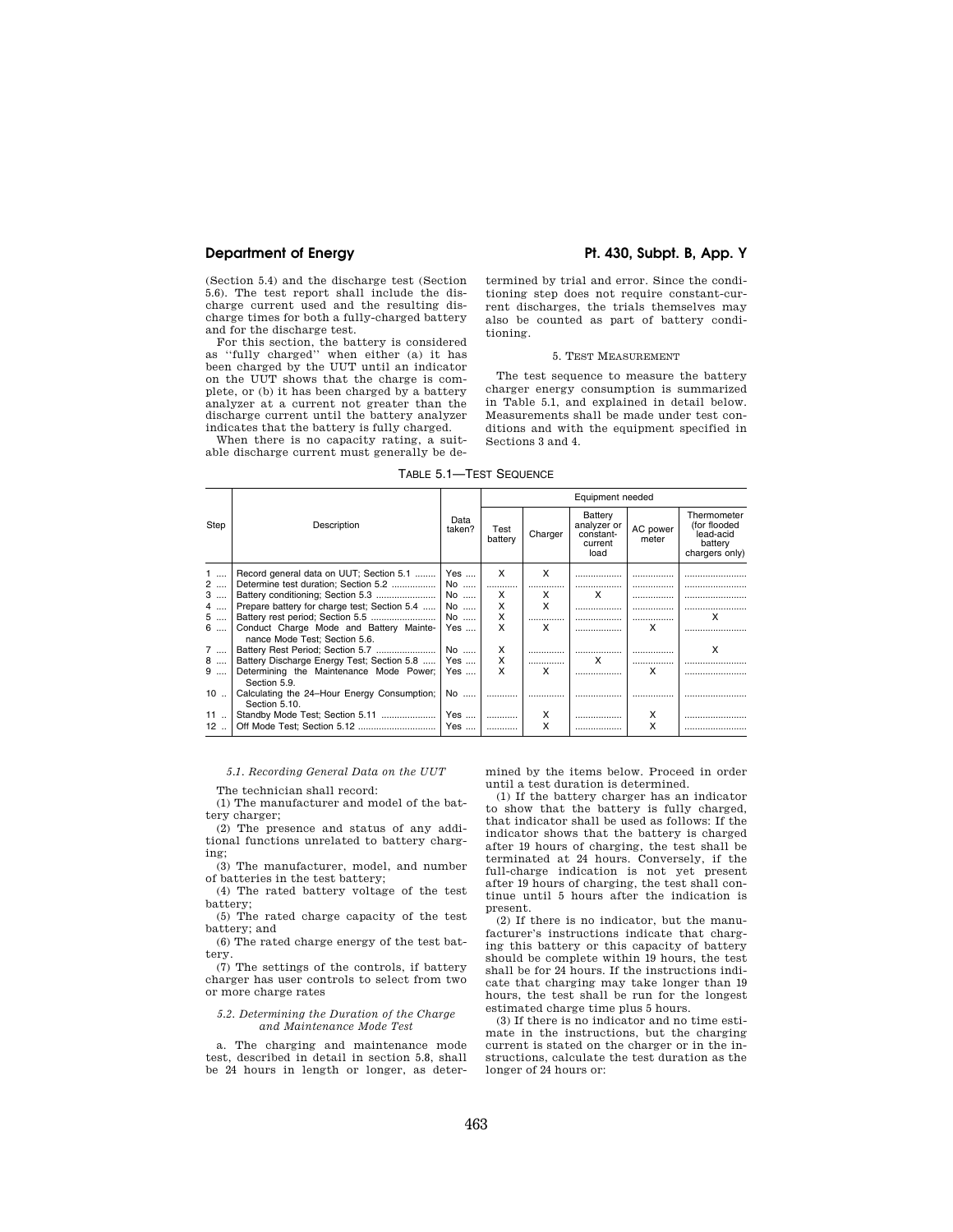# **Pt. 430, Subpt. B, App. Y 10 CFR Ch. II (1–1–12 Edition)**

# Duration = 1.4  $\cdot \frac{RatedChangeCapacity(\text{Ah})}{ChargeCurrent(\text{A})} + 5\text{h}$

b. If none of the above applies, the duration of the test shall be 24 hours.

#### *5.3. Battery Conditioning*

a. No conditioning is to be done on leadacid or lithium-ion batteries. The test technician shall proceed directly to battery preparation, section 5.4, when testing chargers for these batteries.

b. Products with integral batteries will have to be disassembled per the instructions in section 4.5, and the battery disconnected from the charger for discharging.

c. Batteries of other chemistries that have not been previously cycled are to be conditioned by performing two charges and two discharges, followed by a charge, as below. No data need be recorded during battery conditioning.

(1) The test battery shall be fully charged for the duration specified in section 5.2 or longer using the UUT.

(2) The test battery shall then be fully discharged using either:

(i) A battery analyzer at a rate not to exceed 1 C, until its average cell voltage under load reaches the end-of-discharge voltage specified in Table 5.2 for the relevant battery chemistry; or

(ii) The UUT, until the UUT ceases operation due to low battery voltage.

(3) The test battery shall again be fully charged as in step c.(1) of this section.

(4) The test battery shall again be fully discharged as per step c.(2) of this section.

(5) The test battery shall be again fully charged as in step c.(1) of this section.

d. Batteries of chemistries other than leadacid or lithium-ion that are known to have been through at least two previous full charge/discharge cycles shall only be charged once per step c.(5), of this section.

*5.4. Preparing the Battery for Charge Testing* 

Following any conditioning prior to beginning the battery charge test (section 5.6), the test battery shall be fully discharged for the duration specified in section 5.2 or longer using a battery analyzer.

#### *5.5. Resting the Battery*

The test battery shall be rested between preparation and the battery charge test. The rest period shall be at least one hour and not exceed 24 hours. For batteries with flooded cells, the electrolyte temperature shall be less than 30 °C before charging, even if the rest period must be extended longer than 24 hours.

## *5.6. Testing Charge Mode and Battery Maintenance Mode*

a. The Charge and Battery Maintenance Mode test measures the energy consumed during charge mode and some time spent in the maintenance mode of the UUT. Functions required for battery conditioning that happen only with some user-selected switch or other control shall not be included in this measurement. (The technician shall manually turn off any battery conditioning cycle or setting.) Regularly occurring battery conditioning or maintenance functions that are not controlled by the user will, by default, be incorporated into this measurement.

b. During the measurement period, input power values to the UUT shall be recorded at least once every minute.

(1) If possible, the technician shall set the data logging system to record the average power during the sample interval. The total energy is computed as the sum of power samples (in watts) multiplied by the sample interval (in hours).

(2) If this setting is not possible, then the power analyzer shall be set to integrate or accumulate the input power over the measurement period and this result shall be used as the total energy.

c. The technician shall follow these steps: (1) Ensure that the user-controllable device functionality not associated with battery charging and any battery conditioning cycle or setting are turned off, as instructed in section 4.4:

(2) Ensure that the test battery used in this test has been conditioned, prepared, discharged, and rested as described in sections 5.3 through 5.7;

(3) Connect the data logging equipment to the battery charger;

(4) Record the start time of the measurement period, and begin logging the input power;

(5) Connect the test battery to the battery charger within 3 minutes of beginning logging. For integral battery products, connect the product to a cradle or wall adapter within 3 minutes of beginning logging;

(6) After the test battery is connected, record the initial time and power (W) of the input current to the UUT. These measurements shall be taken within the first 10 minutes of active charging;

(7) Record the input power for the duration of the ''Charging and Maintenance Mode Test'' period, as determined by section 5.2. The actual time that power is connected to the UUT shall be within  $\pm 5$  minutes of the specified period; and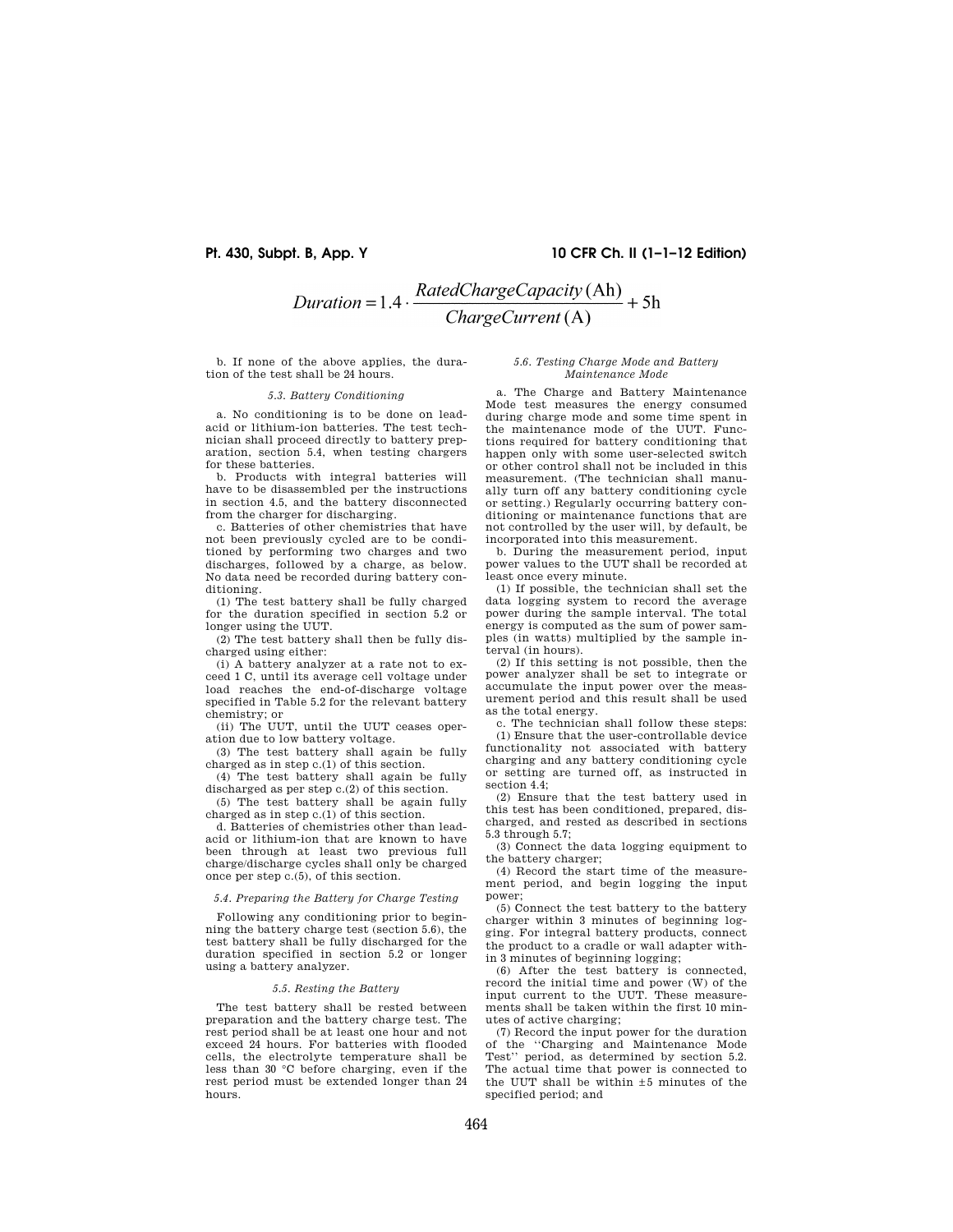## **Department of Energy Pt. 430, Subpt. B, App. Y**

(8) Disconnect power to the UUT, terminate data logging, and record the final time.

# *5.7. Resting the Battery*

The test battery shall be rested between charging and discharging. The rest period shall be at least 1 hour and not more than 4 hours, with an exception for flooded cells. For batteries with flooded cells, the electrolyte temperature shall be less than 30 °C before charging, even if the rest period must be extended beyond 4 hours.

### *5.8. Battery Discharge Energy Test*

a. If multiple batteries were charged simultaneously, the discharge energy is the sum of the discharge energies of all the batteries.

(1) For a multi-port charger, batteries that were charged in separate ports shall be discharged independently.

(2) For a batch charger, batteries that were charged as a group may be discharged individually, as a group, or in sub-groups connected in series and/or parallel. The position of each battery with respect to the other batteries need not be maintained.

b. During discharge, the battery voltage and discharge current shall be sampled and recorded at least once per minute. The values recorded may be average or instantaneous values.

c. For this test, the technician shall follow these steps:

(1) Ensure that the test battery has been charged by the UUT and rested according to the procedures above.

(2) Set the battery analyzer for a constant discharge current of 0.2 °C and the end-of-discharge voltage in Table 5.2 for the relevant battery chemistry.

(3) Connect the test battery to the analyzer and begin recording the voltage, current, and wattage, if available from the battery analyzer. When the end-of-discharge voltage is reached or the UUT circuitry terminates the discharge, the test battery shall be returned to an open-circuit condition. If current continues to be drawn from the test battery after the end-of-discharge condition is first reached, this additional energy is not to be counted in the battery discharge energy.

d. If not available from the battery analyzer, the battery discharge energy (in watthours) is calculated by multiplying the voltage (in volts), current (in amperes), and sample period (in hours) for each sample, and then summing over all sample periods until the end-of-discharge voltage is reached.

# *5.9. Determining the Maintenance Mode Power*

After the measurement period is complete, the technician shall determine the average maintenance mode power consumption by

examining the power-versus-time data from the charge and maintenance test and:

(1) If the maintenance mode power is cyclic or shows periodic pulses, compute the average power over a time period that spans a whole number of cycles and includes at least the last 4 hours.

(2) Otherwise, calculate the average power value over the last 4 hours.

#### *5.10. Determining the 24-Hour Energy Consumption*

The accumulated energy or the average input power, integrated over the test period from the charge and maintenance mode test, shall be used to calculate 24-hour energy consumption.

|                 | TABLE 5.2-REQUIRED BATTERY DISCHARGE |  |
|-----------------|--------------------------------------|--|
|                 | RATES AND END-OF-DISCHARGE BATTERY   |  |
| <b>VOLTAGES</b> |                                      |  |

| Battery chemistry            | Discharge<br>rate | End-of-<br>discharge<br>voltage<br>volts per cell |
|------------------------------|-------------------|---------------------------------------------------|
| Acid<br>Valve-Regulated Lead |                   |                                                   |
|                              | 0.2               | 1.75                                              |
| Flooded Lead Acid            | 0.2               | 1.70                                              |
| Nickel Cadmium (NiCd)        | $0.2^{\circ}$     | 1.0                                               |
| Nickel Metal Hydride (NiMH)  | 0.2               | 1.0                                               |
| Lithium Ion (Li-Ion)         | $0.2^{\circ}$     | 2.5                                               |
| Lithium Polymer              | 0.2               | 2.5                                               |
| Rechargeable Alkaline        | $0.2^{\circ}$     | 0.9                                               |
| Nanophosphate Lithium Ion    | 0.2               | 2.0                                               |
|                              | 0.2               | 1.2                                               |

#### *5.11. Standby Mode Energy Consumption Measurement*

The standby mode measurement depends on the configuration of the battery charger, as follows.

a. Conduct a measurement of standby power consumption while the battery charger is connected to the power source. Disconnect the battery from the charger, allow the charger to operate for at least 30 minutes, and record the power (*i.e.,* watts) consumed as the time series integral of the power consumed over a 10-minute test period, divided by the period of measurement. If the battery charger has manual on-off switches, all must be turned on for the duration of the standby mode test.

b. Standby mode may also apply to products with integral batteries. If the product uses a cradle and/or adapter for power conversion and charging, then ''disconnecting the battery from the charger'' will require disconnection of the end-use product, which contains the batteries. The other enclosures of the battery charging system will remain connected to the main electricity supply, and standby mode power consumption will equal that of the cradle and/or adapter alone.